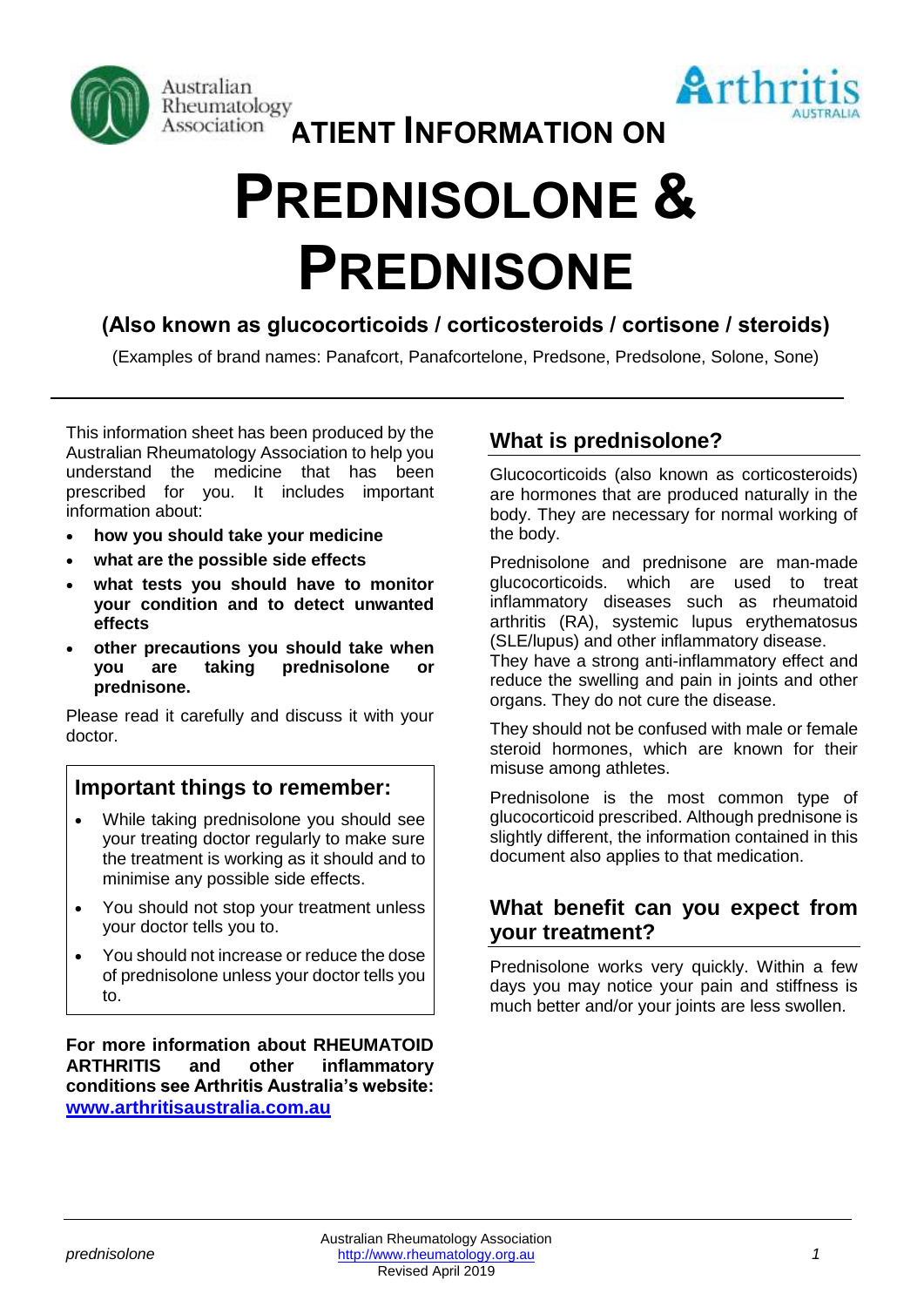# **How is prednisolone taken?**

Prednisolone can be swallowed as tablets or liquid. It is usually taken once or twice a day. Sometimes it is taken every second day. It is usually taken in the morning, with or immediately after food.

Other glucocorticoids can be given by injection into joints, soft tissues or muscles. An injection into a vein (intravenous) may also be given if required.

#### *What is the dosage?*

There are three different strengths of prednisolone tablets: 1mg, 5mg and 25mg. This means the dosage can be adjusted to suit your needs without you having to take large numbers of tablets. It is important to check the strength of the tablets as they look very similar.

The dose depends on the severity of the disease. A high dose may be used initially and then reduced by your doctor as symptoms improve. To minimise the risk of side effects the smallest dose possible will be used.

Sometimes your doctor may increase the dose temporarily when your body is under stress, for example during a surgical procedure or if you have a severe illness such as an infection.

After you have stopped prednisolone your doctor may prescribe it again for a short period in certain situations as described above.

#### *Can other medicines be taken with prednisolone?*

Prednisolone may be used with other arthritis medicines including:

- antirheumatoid arthritis medicine (also called disease modifying antirheumatic drugs or DMARDs) such as methotrexate
- biological DMARDs or targeted synthetic DMARDS (newer types of DMARDs, which acts on natural substances in the body that contribute to inflammation and joint damage)
- simple pain relieving medicines such as paracetamol.

Prednisolone and other glucocorticoids should be taken with caution with nonsteroidal antiinflammatory drugs (NSAIDs) as the risk of side effects such as stomach ulcer is increased.

There are separate information sheets for the medicines mentioned above.

# **Are there any side effects?**

Low dose prednisolone, taken for a few days or even a few weeks, does not normally cause any unwanted side effects.

If prednisolone is taken in high doses or for a long time certain predictable side effects can occur. Some of these improve after prednisolone is stopped. Many can be minimised by giving the lowest effective dose over the shortest possible period of time.

The effects may also be minimised by giving the medicine by injection into the joints or into a muscle.

#### *Most common possible side effects*

- *Weight gain*: The most common side effects are rounding of the face and weight gain around the stomach. These are due to altered metabolism, increased appetite and salt retention.
- *Osteoporosis (thinning of the bones):* While very low doses of prednisolone (less than 5 mg/day) are not very likely to cause thinning of the bones, moderate and high doses taken for long periods usually cause this problem.

Your doctor will tell you if you need a *bone density (BMD)* test to check your risk of osteoporosis.

To reduce the risk it is recommended that you:

- have 1000mg of calcium each day (e.g. 3 serves of dairy or calcium tablets)
- take 30 minutes of weight bearing exercise each day (e.g. walking)
- avoid smoking and avoid drinking more than 2 standard drinks of alcohol a day
- get some sunlight exposure each day to maintain vitamin D levels. You should wear sunscreen as usual to protect your skin from sun damage. As well as sun exposure, a vitamin D supplement may be recommended if vitamin D levels are low.
- Skin: The skin, especially on the arms and legs, can become thin, easily bruised and slow to heal. This occurs particularly after long term use, on higher doses and in older people with skin problems related to aging. In younger people acne may be a problem.
- *Diabetes:* Prednisolone can cause a rise in blood sugar in people with diabetes. This may require a change in their diabetes medicine. You should consult your general practitioner if you experience an increase in blood sugar levels.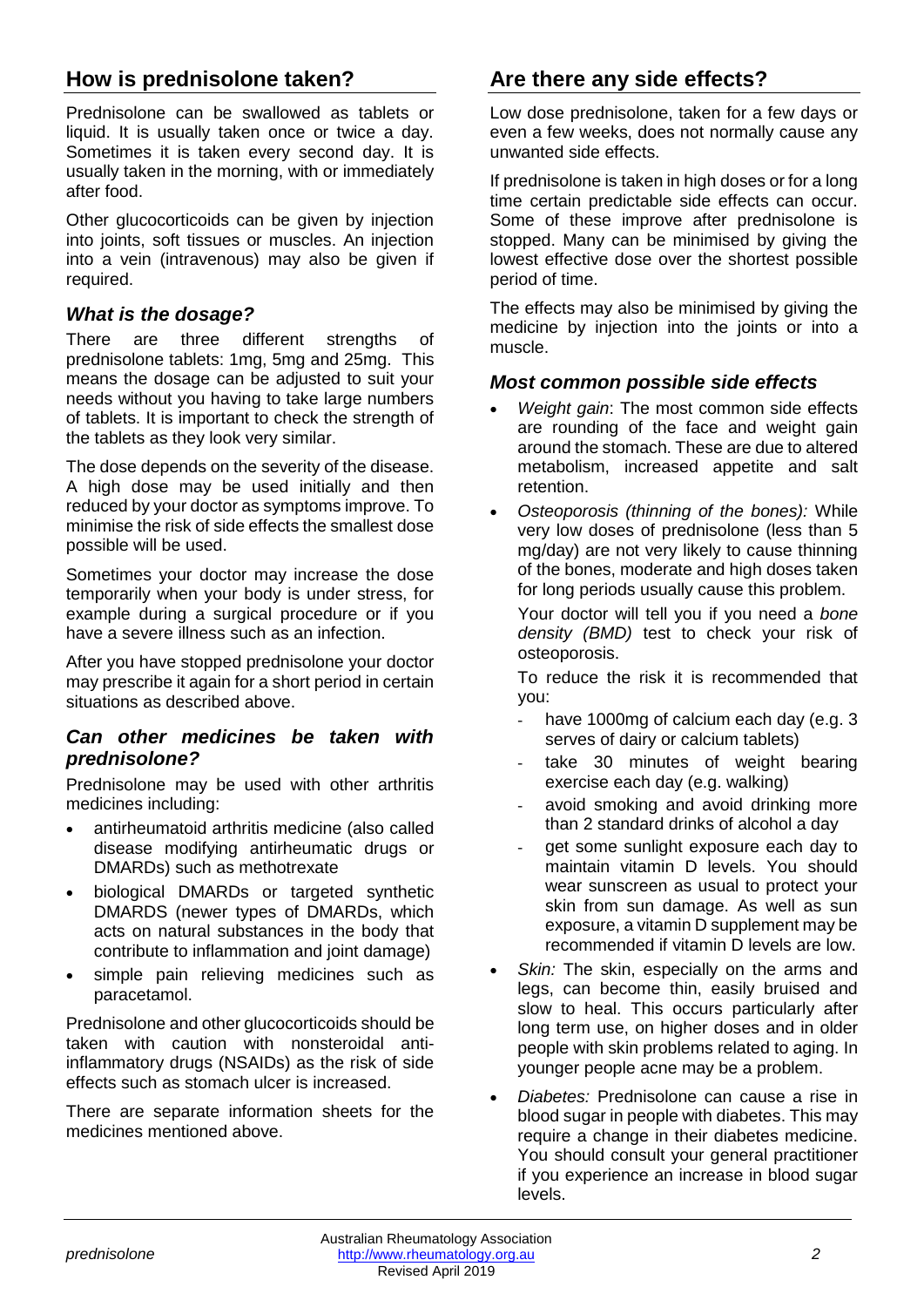Prednisolone can also cause the onset of diabetic symptoms in people who are at risk of diabetes.

- *Blood pressure:* Prednisolone may cause an increase in blood pressure or make it more difficult to control. This can be monitored and changes can be made to your blood pressure medicine if required. Your doctor will advise about frequency of monitoring.
- *Cholesterol:* Prednisolone can cause a rise in blood cholesterol. This can be monitored and changes can be made to your treatment if required.
- *Psychological effects:* Prednisolone can cause euphoria (feeling high) and/or other mood or personality changes such as irritability, agitation or depression. While some psychological effects are quite common, they rarely cause significant problems.
- *Trouble sleeping* may also occur but can be minimised by taking prednisolone in the morning.
- *Infections:* There may be an increased risk of some infections, including mouth infections (such as thrush), shingles and lung infections. Pre-existing infections such as tuberculosis (TB) may become active again. **It is important to tell your doctor if you have a chronic infection or if you have been exposed to TB earlier in your life.**
- *Indigestion* or heartburn can occur. Taking prednisolone with food can reduce this.
- *Ulcers:* If taken with nonsteroidal antiinflammatory medicines (NSAIDs) prednisolone can further increase the risk of stomach or duodenal ulcers. Your doctor will advise you about how to reduce this risk and about what symptoms to look out for.

#### *Less common or rare possible side effects*

- *Eyes:* With long term high dose treatment prednisolone may increase development of cataracts.
- *Other:* Facial flushes, constipation and avascular necrosis (a painful bone condition usually seen in the hip or knee) can occur very rarely.

Many of the above side effects can be managed or prevented by close medical supervision and by following your doctor's recommendations (see also *Precautions*, below).

### **What precautions are necessary?**

#### *Tests*

- Blood sugar and cholesterol levels can be increased by prednisolone, so you will need to have *blood tests* to check these levels. Your doctor will tell you when the blood tests are required.
- Your general practitioner will be told about the tests you need to have. It is important to see your general practitioner if you have been asked to do so as they have an important role to play in monitoring your condition.

#### *Use in pregnancy and breastfeeding*

- Prednisolone may be used safely in pregnancy and breastfeeding. It is important to tell your doctor if you are, or intend to become pregnant or if you are breastfeeding.
- More detailed information is available at [https://rheumatology.org.au/gps/documents/](https://rheumatology.org.au/gps/documents/ARAPregnancyPrescribingGuidanceupdateApr19.pdf) [ARAPregnancyPrescribingGuidanceupdateA](https://rheumatology.org.au/gps/documents/ARAPregnancyPrescribingGuidanceupdateApr19.pdf) [pr19.pdf](https://rheumatology.org.au/gps/documents/ARAPregnancyPrescribingGuidanceupdateApr19.pdf)

#### *Use with other medicines*

- Prednisolone can affect how other medicines work. You should tell your doctor (including your general practitioner, rheumatologist and others) about all medicines you are taking or plan to take. This includes over the counter or herbal/naturopathic medicines.
- You should also mention your treatment when you see other health professionals, even if you have stopped taking corticosteroids within the last 12 months.
- Most vaccines can be given safely with prednisolone. Talk with your rheumatologist before receiving any vaccines.
- Yearly flu vaccines and Pneumovax are safe and recommended.

#### *Surgery*

- If you are going to have an operation it is important to tell the anaesthetist that you are taking or have been taking prednisolone or other corticosteroids in the last year.
- Your doctor may tell you that you need some additional prednisolone at the time of surgery.